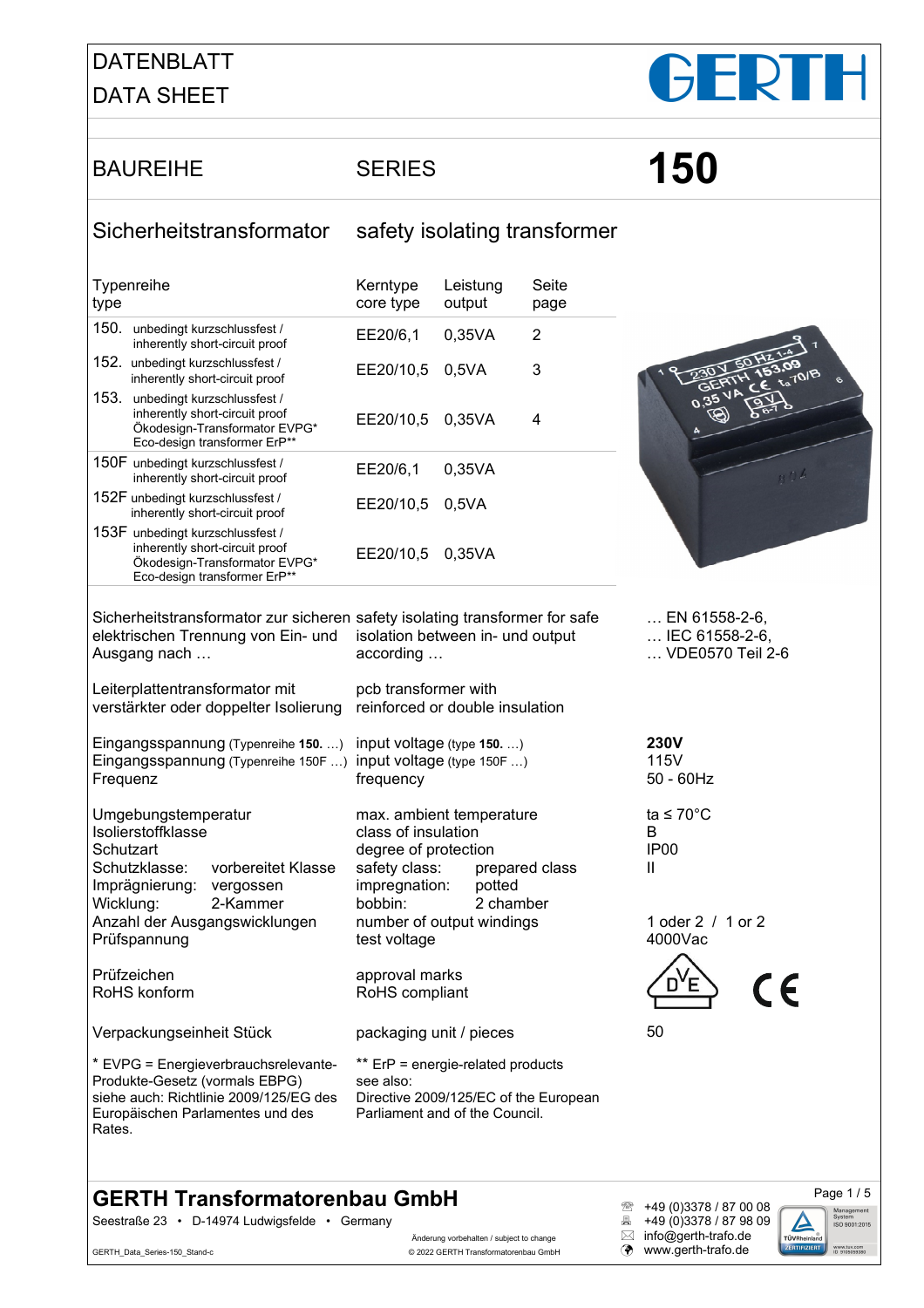## DATENBLATT

DATA SHEET

# $\blacksquare$



Seestraße 23 • D-14974 Ludwigsfelde • Germany<br>Anderung vorbehalten / subject to change <u>and Firdo@gerth</u>-trafo.de

- Änderung vorbehalten / subject to change  $\boxtimes$ GERTH\_Data\_Series-150\_Stand-c **CERTH Transformatorenbau GmbH (a)** www.gerth-trafo.de
- <sup>2</sup> +49 (0)3378 / 87 00 08<br>- +49 (0)3378 / 87 98 09
	-

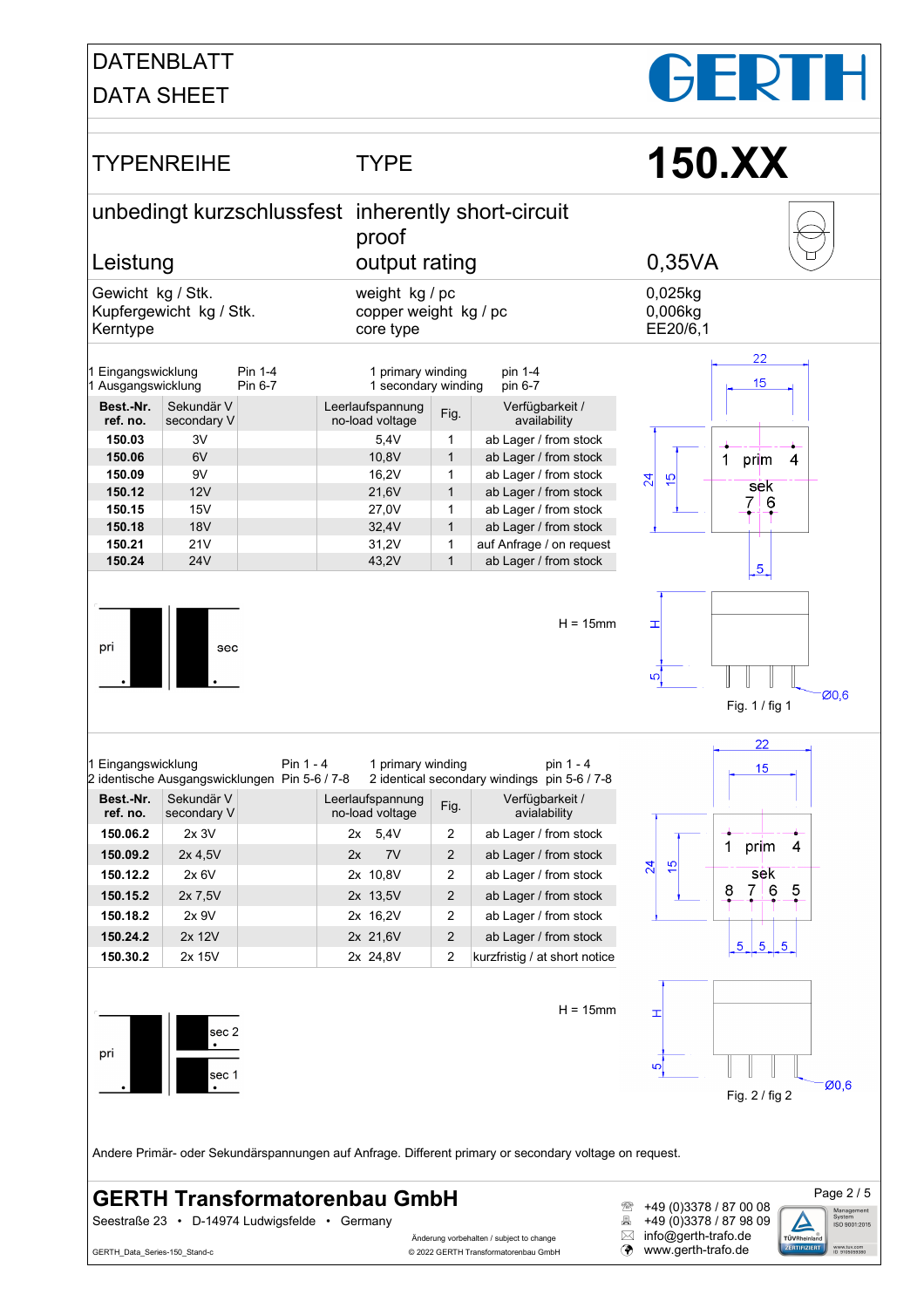## DATENBLATT

DATA SHEET



- Anderung vorbehalten / subject to change  $\boxtimes$  info@gerth-trafo.de GERTH\_Data\_Series-150\_Stand-c **CERTH Transformatorenbau GmbH (a)** www.gerth-trafo.de
- <sup>2</sup> +49 (0)3378 / 87 00 08<br>- +49 (0)3378 / 87 98 09

rüvRhei

www.tuv.com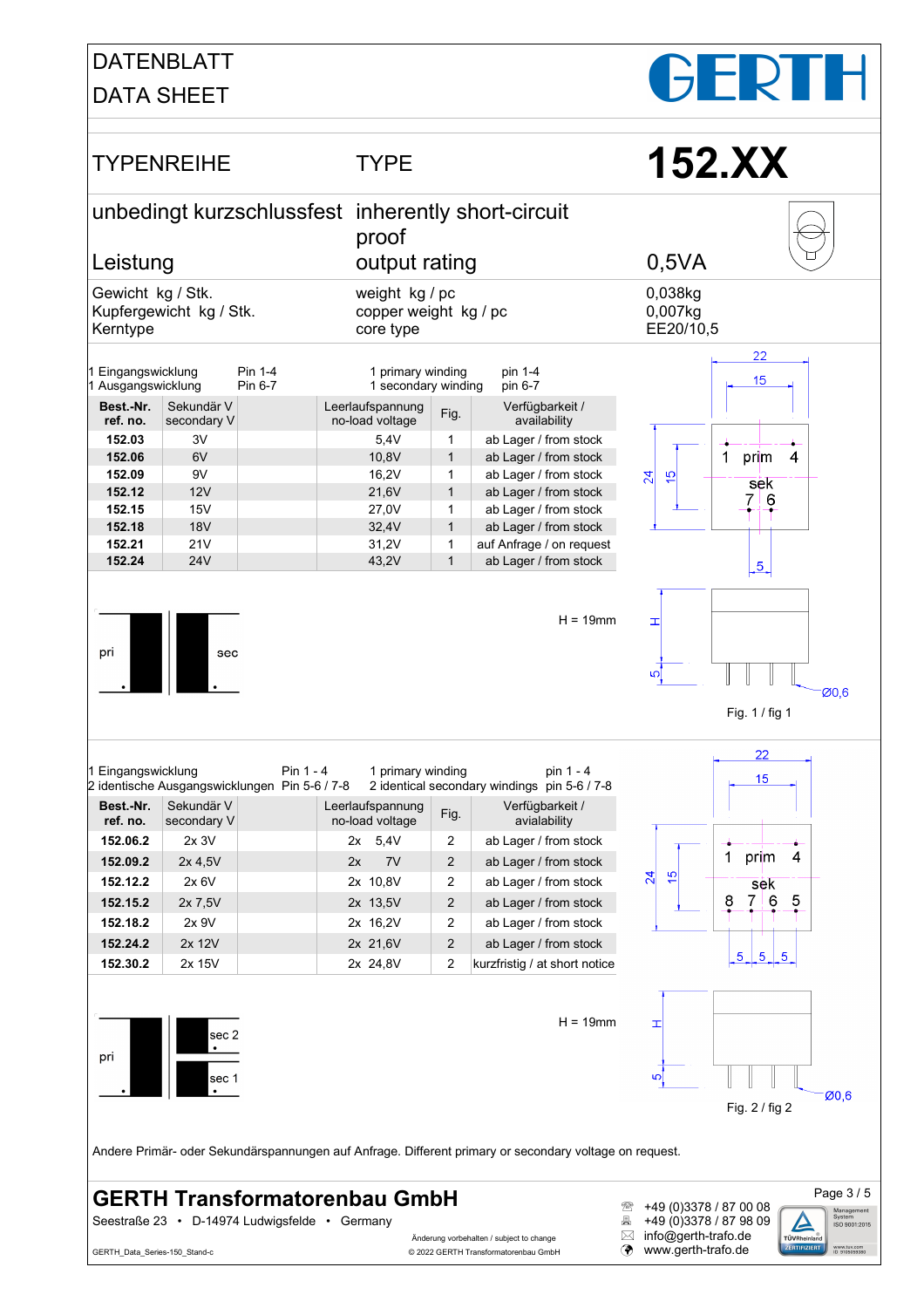### DATENBLATT

#### DATA SHEET



GERTH\_Data\_Series-150\_Stand-c **CERTH Transformatorenbau GmbH (a)** www.gerth-trafo.de